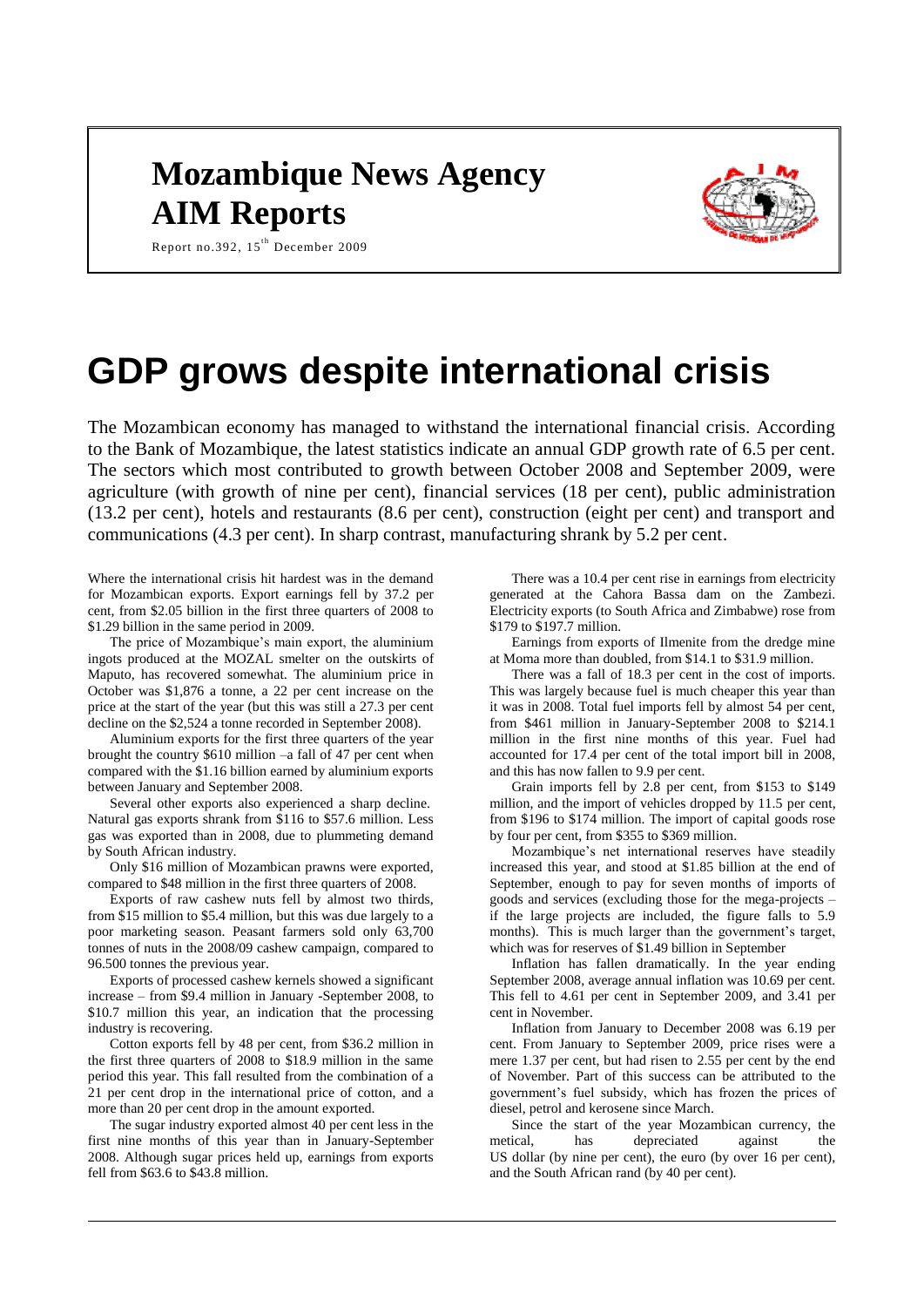#### **Constitutional Council rejects Renamo appeal**

Mozambique's Constitutional Council, the body that has the final word in electoral disputes, has rejected the appeal against the results of the 28 October general and provincial elections submitted by the country's main opposition party, Renamo.

The rejection was a unanimous decision of the seven judges on the Council – including the two appointed by Renamo (Manuel Franque and Orlando da Graca). Although dated 30 November, the Council ruling only appeared on its website on 7 December.

Renamo had demanded that the elections, won overwhelmingly by the ruling Frelimo Party, be annulled, but the Council pointed out that, according to the law, annulment must be made on a case by case basis, polling station by polling station.

The electoral law states that voting in any polling station "is only considered null and void when irregularities have occurred that can substantially influence the result of the election". If a decision is taken to annul the vote in one or more polling stations, then the election is repeated in those stations on the Sunday following the decision.

Therefore, Renamo needed to bring to the Constitutional Council, not a general condemnation of the elections, but a request to annul the vote at specific polling stations, explaining in each case what irregularities had occurred.

The Renamo appeal was supposedly against the decision of the National Elections Commission (CNE) announcing the results – but in fact much of the documentation submitted by Renamo referred to previous phases in the voting and the count, and the Council pointed out that it is useless to bring such appeals days or weeks after the event has happened.

For complaints of polling station irregularities must be made in the first instance at the polling station itself. According to CNE chairperson Joao Leopoldo da Costa, when he announced the results on 11 November, no such complaints were received.

Renamo states that its polling station monitors did attempt to complain but the polling station staff illegally refused to accept the complaints. Some international observers say that they witnessed such refusals. Renamo had 48 hours to protest this – which it could have done at the district elections commission, or even by phoning the CNE itself. There is no record of any such protest.

In half a dozen cases, however, observers from the European Union saw the polling station staff dutifully writing down the Renamo complaints. However, if Costa is to be believed, the staff just threw the complaints away afterwards, and they never made it to the CNE.

The Renamo complaint ranges far and wide, and some of the accusations it makes are certainly true. Thus, the Chairpersons of a few District Elections Commissions threw out the two commission members appointed by Renamo from the district count. From sources in the CNE, AIM knows that this is true, and in some cases the CNE intervened to restore the Renamo members' rights.

Some of the Renamo allegations are frivolous. Renamo alleges "lack of transparency" in the "requalification" of the votes declared invalid at the polling stations, because this work was done, not by members of the CNE, but by its executive body STAE (Electoral Administration Technical Secretariat).

"Requalification" involves looking at every supposedly invalid vote and deciding whether the voter has indeed shown a preference. This painstaking process, which lasted for four days, led to the rescuing of 12 per cent of these votes.

The requalification was entirely transparent. Any accredited political party monitor, observer or journalist could watch. AIM spent several hours in the requalification rooms – and throughout this period no delegates from Renamo or from any other political parties were present.

There were several hundred thousand invalid votes to be checked – an impossible task for the 13 members of the CNE to do on their own. Therefore, they were assisted by members of STAE and of the Maputo City and Provincial Elections Commissions. The Constitutional Council saw nothing illegal in this.

Renamo also claimed that the fraudulent annulment of votes had cost it eight deputies - two in Nampula and Zambezia provinces, and one each in Cabo Delgado, Tete, Sofala and Manica.

It is certainly true that in an alarmingly large number of polling stations (over six per cent of the total, by AIM's calculations) dishonest staff added ink marks to ballot papers to make it look as if the voters concerned had tried to vote for more than one candidate.

However, it was not just Renamo and its presidential candidate, Afonso Dhlakama, who suffered from this. Votes cast for the Mozambique Democratic Movement (MDM) and its leader, Daviz Simango, were also tampered with. In the requalification room, AIM saw signs that a few votes intended for Frelimo had been invalidated.

The mathematics whereby Renamo calculates that it has lost eight deputies were not explained. The Constitutional Council said that Renamo seemed to assume that all the votes declared invalid were in fact intended for it, when in reality all candidates were affected.

Had Renamo watched the requalification it would have seen that only a minority of the votes declared invalid had been tampered with at the polling stations. Most really were invalid, with voters, in clearly the same hand, putting crosses beside two or more candidates or parties, or placing their cross in between two candidates, or scrawling words of praise or insult across the ballot paper.

The most damning items of evidence submitted by Renamo were nine ballot papers, which one of its polling station monitors in the northern district of Mozambique Island seized from a voter before she was able to stuff them into the ballot boxes. However, Renamo failed to bring this flagrant instance of fraud immediately to the attention of the electoral bodies.

Nevertheless, this does not justify the cynical comment made by the CNE in its response to the Renamo appeal. The CNE told the Constitutional Council "it is not explained how the appellants (Renamo) are including several ballot papers, bearing in mind that these leave STAE in sealed kits which are only opened at the polling station, and are deposited in the ballot boxes after being used by the voters".

The CNE, however, knows perfectly well, from the Mozambican press, that those ballot papers were apprehended by a Renamo monitor in the illicit possession of a voter. The incident shows that the election security procedures are not as tamper-proof as the CNE imagines.

The CNE had an easy way of checking those ballot papers – for each paper has a serial number, and that would have told the CNE exactly which batch of papers they had come from, and where the security breach had occurred.

*This is a condensed version of the AIM daily news service – for details contact aim@aim.org.mz*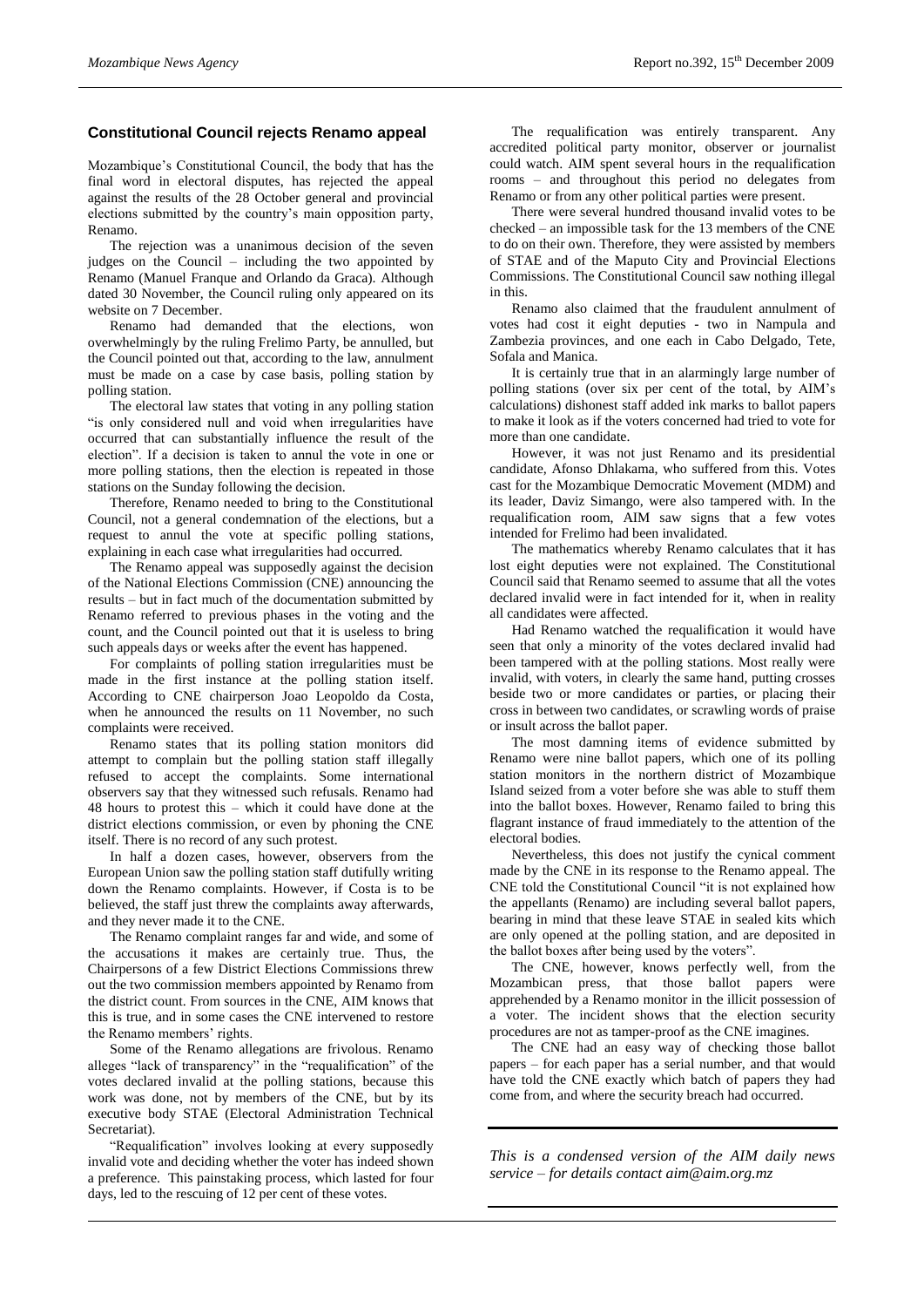## **Minister admits poor quality of roads**

Public Works Minister Felicio Zacarias admitted in Maputo on 7 December that his sector is to blame for the poor quality of roads in the country because of lack of proper maintenance. Addressing the opening session of a meeting on road maintenance organized by the National Road Administration (ANE) under the theme "Appropriate and Innovative Techniques for Good Road Maintenance", Zacarias said that during the last few years he has found that, besides the problem of shortage of money, road maintenance is not being done properly.

"On countless occasions, we see road works begin and end without anyone from the relevant authorities going there to inspect them. At the end, we complain of the poor quality of the work. How can we have good road maintenance when those who should be in the field inspecting that work are at the beach?" he asked.

Talking to reporters, Zacarias said that one example is the stretch of the main north-south highway, between Inchope and Caia, in the centre of the country, which was completely rebuilt less than six years ago, but is now degraded.

The country's roads have suffered from the effect of rains, and this situation is worsened by the fact that only 20 per cent of the about 30,000 kilometres of the road network is tarred.

According to Zacarias, this poses an enormous challenge to the road sector, and it must keep seeking the best strategies for road maintenance.

He pointed out that this sector must have the capacity to control its work, since it is no use throwing all the blame on the contractors for the poor quality of the work when the ministry itself has no clear idea of its own role.

Zacarias told the reporters that heavy fines should be levied on people who damage the country's roads, as an alternative source of funds for the sector.

According to Zacarias, fining those who commit acts that destroy roads is a measure that is already being used in some neighbouring countries and is bearing fruit.

Some of the acts that damage the roads are the circulation of overloaded trucks, the shedding of fuel on roads, and the dragging of ploughs on the road. However, Zacarias explained that applying this measure needs to be coordinated with other sectors, particularly the police.

Other measure includes farming out road maintenance to private companies, and allowing them to establish tollgates. Besides raising money, both for the state and for the private operator, this measure will prevent the circulation of overloaded trucks on those stretches, argued Zacarias.

Zacarias said that the private sector is enthusiastic about this initiative and companies have already presented proposals for toll roads in the south and centre of the country.

According to Francisco Pereira, the Chairperson of the government's Road Fund, there are \$50 million available to finance road maintenance next year. This money comes from taxes on fuel. Pereira said the money would be used for work on 18,000 of the 30,000 kilometres of roads in the country, with priority to those stretches that are prone to flooding during the rainy season.

\_\_\_\_\_\_\_\_\_\_\_\_\_\_\_\_\_\_\_\_\_\_\_\_\_\_\_\_\_\_\_\_\_\_\_\_\_

For an in depth analysis of events, read **MozambiqueFile**. Subscription rates are individuals \$40 institutions US\$50. Send International Money Order to AIM, CP 896, Maputo, Mozambique.

### **Study on maternal and neonatal mortality**

Maternal and neonatal mortality remain "a serious public health problem" in Mozambique, according to the Ministry of Health in a study unveiled in Maputo on 30 November.

The study, entitled "Needs Assessment for Maternal and Neonatal Health", was undertaken between November 2006 and October 2007. Over that period, the number of known maternal deaths, in health centres and hospitals, was 1,398.

The National Director of Public Health, Leonardo Chavane, introducing the study, pointed out that the real figure is higher due to unreported deaths. Even in health units the documentation is not complete.

The study's figures show a maternal mortality rate of 473 deaths per 100,000 registered births. But that is an average. The most alarming figure is that for the western province of Tete, with 984 maternal deaths per 100,000 births.

The Maputo City figure at first sight seems surprisingly high, at 1,019 maternal deaths per 100,000 births. But this is because there is no reference hospital in Maputo province. So all the difficult obstetric cases in Matola and the rural parts of the province come to Maputo City, thus inflating its figures.

A further alarming statistic is that two per cent of maternal deaths are among girls under 15 years of age. However, the largest number of deaths (28.3 per cent) took place among women aged between 20 and 24.

The majority  $-62$  per cent - of maternal deaths take place in the first 24 hours after the woman has entered the health unit.

The report gives uterine rupture (28.7 per cent), postpartum haemorrhage (12.2 per cent) and ante-partum haemorrhage (7.5 per cent) as some of the main direct causes of these deaths. Indirect causes include HIV/AIDS (involved in 53.7 per cent of cases), malaria (39.6 per cent) and heart conditions (three per cent).

The study also notes that late arrival of the women in the health units, and delays in providing the appropriate medical care are also factors contributing to maternal deaths.

The study says that 2,484 neonatal deaths were registered during the period under analysis, which is a ratio of 7.9 neonatal deaths per every 1,000 institutional births.

Prematurity was the cause of 50 per cent of the neonatal deaths followed by post-natal asphyxia (32 per cent).

The report noted that "a quarter of the hospitals assessed do not offer complete emergency obstetric care".

The study also found that only 17 per cent of births took place in health units that were able to offer emergency obstetric care.

Speaking after the presentation of the study, Health Minister Ivo Garrido, said the findings were important evidence of the reality in the country, and would help establish priorities for the coming years,

"Situations have been revealed here that are difficult for a decision maker, a manager, to swallow", said Garrido. "But they are the realities of the country. Some are related to the country's poverty, but others are directly linked to the Ministry of Health, and can be easily solved".

Garrido admitted that maternal and neo-natal mortality rates remain high. However, among the countries of the region, only South Africa and Botswana have a better record than Mozambique in this year.

Nobody should regard this as any consolation, he added. "There are countries where the mortality rate is just five per 100,000", said Garrido. "We are very far from that, and the path we have to travel is long".